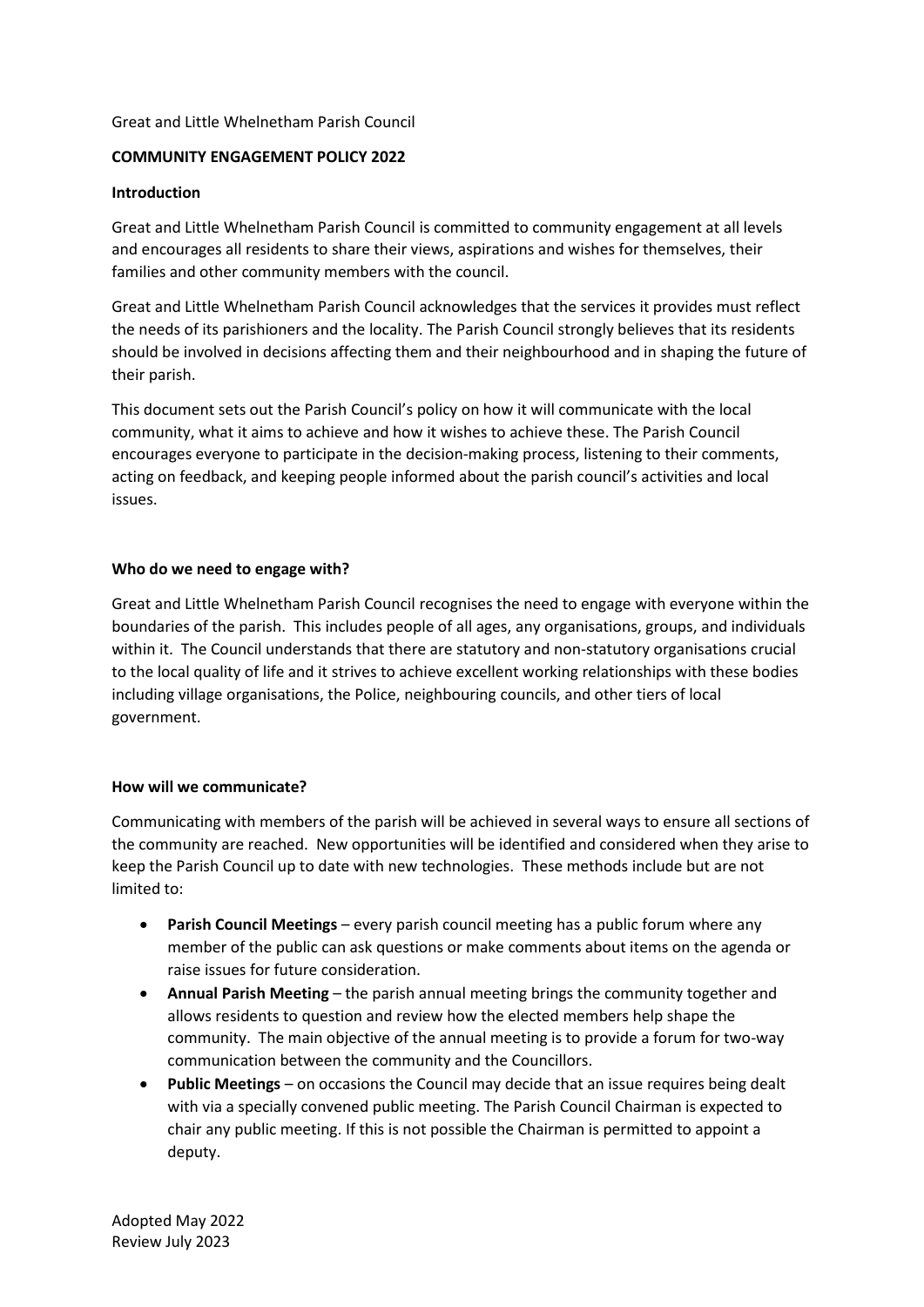- **Publication Scheme** the Council is committed to transparency in its decision making and to this end a publication scheme has been adopted which allows public access to policies, financial records, and other documents. The Council is registered with the Information Commissioner's Office. Many documents are freely available on the website; others by contacting the Clerk.
- **Noticeboards** all agendas, minutes and other information will be posted on the noticeboards. In Little Whelnetham this is situated alongside the post box and in Great Whelnetham the main noticeboard is outside the village post office.
- **Website** information about the Parish Council, its' business, and policies, together with local news, events and general information will be published.
- **Surveys, face to face**  from time to time the parish council may wish to seek views from everyone so will issue a survey for comments and feedback. These will be delivered door to door. This may also promote a face-to-face communication to discuss any issues.

# **Great and Little Whelnetham Parish Council's short, medium, and long term aims**

#### **Short-term**

- Continued use and updating of all current forms of communication
- Regular reviews of feedback
- Aim to acknowledge receipt within 24hrs, of communication received from the public and provide feedback within an appropriate time period depending on nature and complexity of the enquiry.
- Using the village Facebook page to inform the community of parish council activities

#### **Medium-term**

- Looking for hard to reach groups and a means of communicating with them, i.e., those without internet access
- Developing a quarterly newsletter with updates on parish council activities
- Raising the profile of the parish council
- Publicising the role of local councillors and encouraging people to stand in local elections
- Publicising the services and amenities provided by the parish council

#### **Long-term**

- This policy should be reviewed during the lifetime of each council so at least once every four years.
- The Council must keep up to date with evolving methods of communication

# **Role of Councillors**

Councillors are the decision-makers of the Council. The contact details for all councillors are available from the Clerk and are also published on the Council's website. Councillors welcome contact from members of the public and will listen to the representations you make to them at

Adopted May 2022 Review July 2023